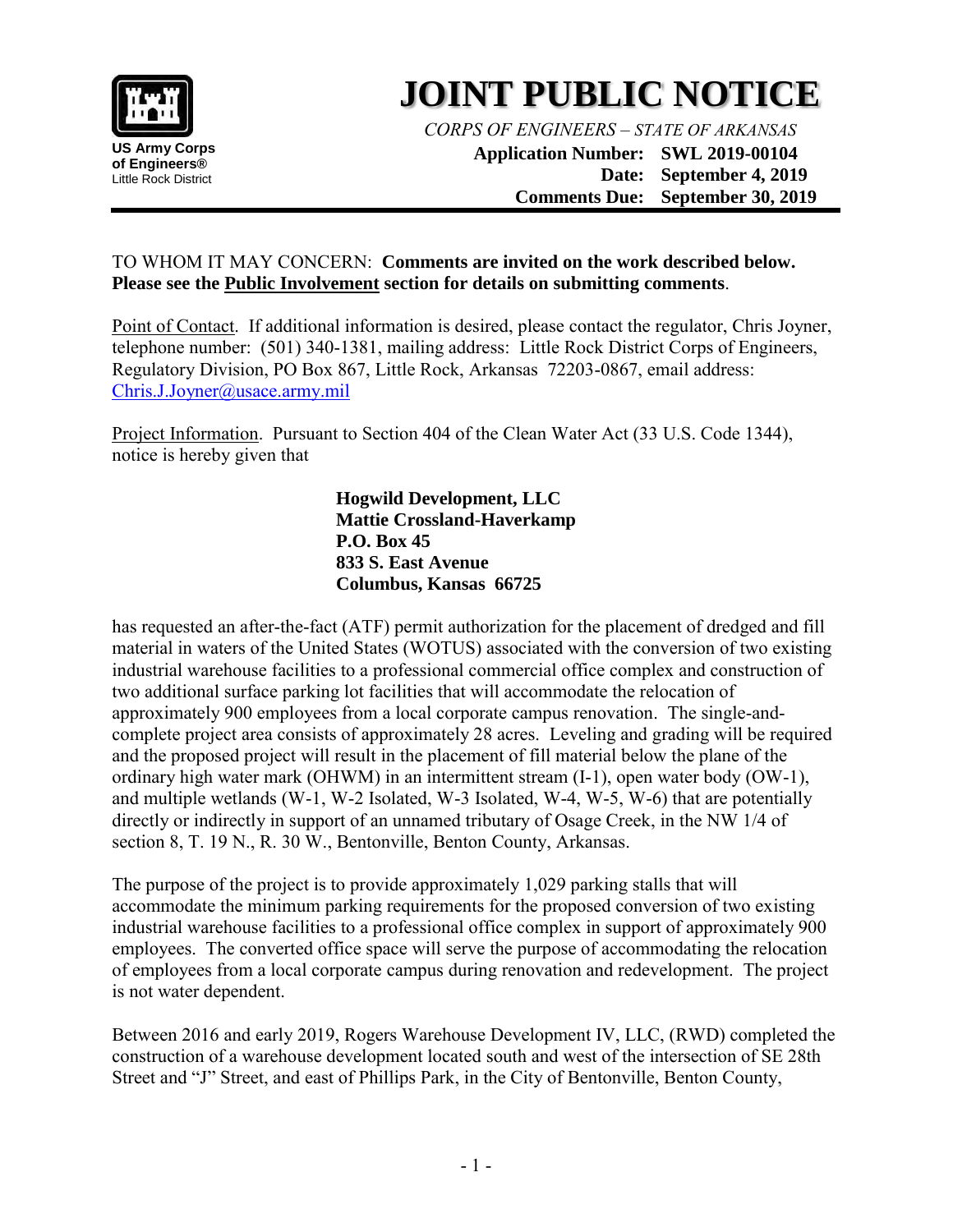Arkansas (Figure A-1; hereinafter "RWD Project"). The RWD Project included the construction of two warehouse buildings (approximately 234,530 sq. ft.), and associated support infrastructure for warehousing operations on an approximately 15-acre tract of land. The resulting unauthorized activity previously impacted approximately 838 linear feet of intermittent stream, 0.4 acres of wetlands and 0.08 acres of open water. The applicant proposes to mitigate for these previously unauthorized impacts by purchasing credits from approved mitigation banks that service the area.

To support parking needs of the RWD facility conversion, Hogwild Development, LLC, began design of the parking lot expansion to include two tracts, Hogwild Phase II (approximately 5 acres; 411 parking stalls) to the north and Hogwild Phase III (approximately 8 acres; 618 parking stalls) to the northeast of the existing RWD project (Hogwild Project). The Hogwild Project would ultimately add approximately 1,029 parking stalls to accommodate the RWD space conversion. Potential WOTUS identified on the Hogwild Phase II & III property include approximately 0.98 acres of emergent wetland and 0.7 acres of isolated wetland.

As a component to the expanded surface lots, supporting infrastructure will be required to assure complete functionality of the lot. Supporting infrastructure will include utilities (electric and stormwater) as well as pedestrian sidewalks. Stormwater components associated with the project include construction of double 7-foot-wide by 2-foot-tall reinforced concrete box culverts under the northern lot (Phase II) that begin at SE 28th Street on the north then run beneath the proposed surface lot and connect to the existing 14-foot-wide by 2-foot-tall concrete box culvert located to the south (Engineering Drawing – Hogwild Development Phase II: Site Grading & Drainage Plan). The concrete box culvert will convey stormwater runoff from the properties located north of SE 28th Street as well as runoff generated from the surface parking lot that is collected through curb inlets across the proposed parking area. Stormwater runoff from the northeastern lot (Phase III) will be collected by curb inlets that discharge into a 24-inch concrete pipe and through concrete flumes that are directed toward a stormwater detention basin located along the southern edge of the proposed parking lot. The stormwater detention basin has a controlled outlet structure that discharges through an 18-inch reinforced concrete pipe (RCP) that connects downstream to a junction box where the water then enters an existing 24-inch RCP that traverses the RWD Project site (see Engineering Drawing – Hogwild Development Phase III: Site Grading Plan).

The total project impacts from all phases of the proposed single-and-complete project area include the existing unauthorized activity impacts of approximately 838 linear feet of intermittent stream, 0.4 acres of wetlands, and 0.08 acres of open water; and the proposed filling of approximately 0.98 acres of emergent wetlands and 0.7 acres of isolated wetlands for the proposed parking lot additions. Typical best management practices such as silt fencing and other construction methods would be used to mitigate impacts to water quality and other resources.

Based on the current use of the RWD Project as an industrial warehouse and that resource impacts have already occurred, alternative considerations for that area are minimal. Removal and restoration of the property is an alternative. However, given the commitment by the Applicant to permit and mitigate post-construction impacts as part of this permit application, the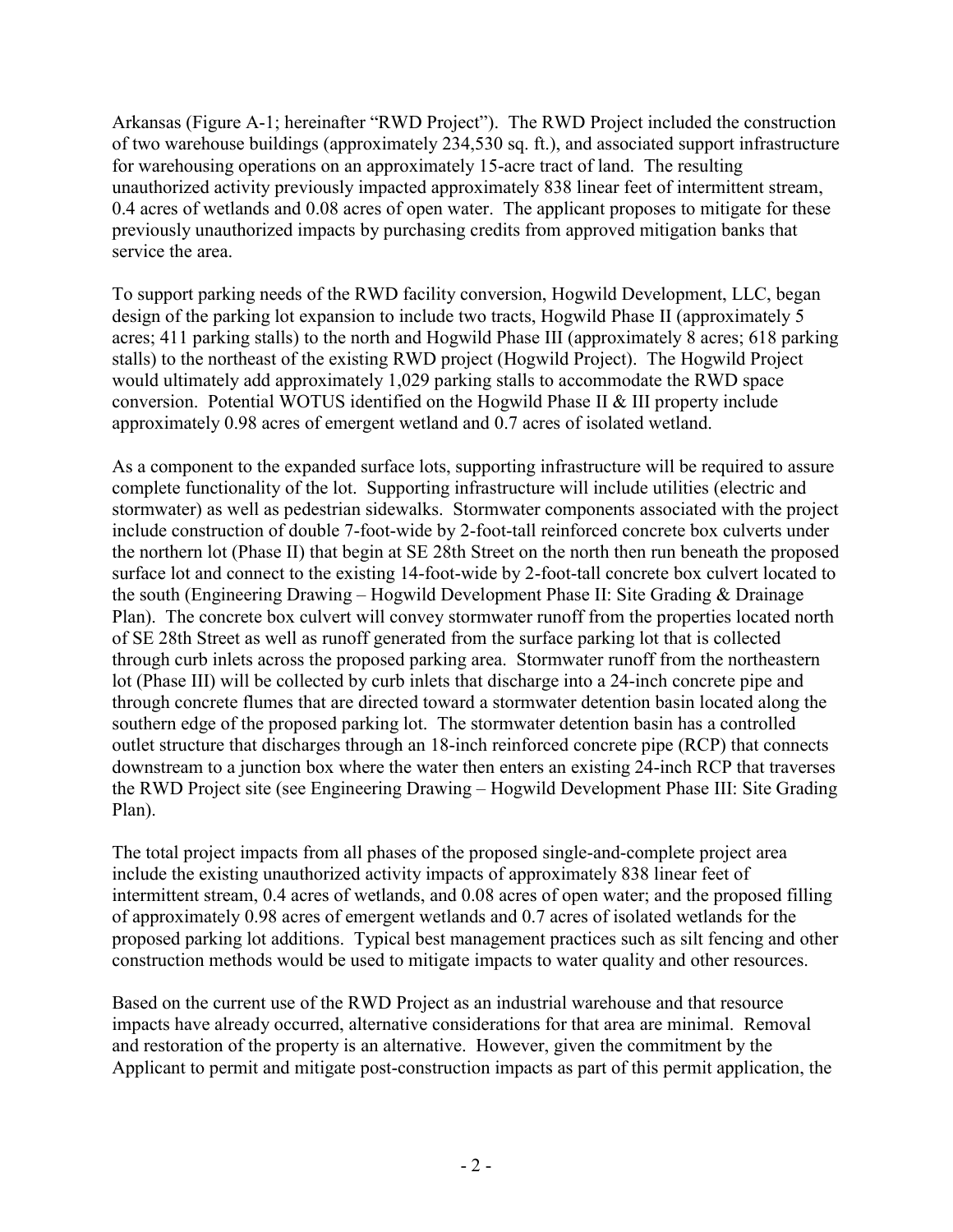removal and restoration alternative is not considered in the public interest. Alternatives include those considered for the currently proposed parking lot facilities.

The requirement for expansion of the existing surface parking lots associated with the planned commercial office space conversion dictates that those parking spaces be provided contiguous to the site. A review of available property adjacent to the RWD Project facility to accommodate the surface parking lot expansion indicated that the areas available were limited to property located to the east and north (proposed site). The Applicant considered purchasing the property located south of the existing RWD Project and south of the recreational ball field entrance drive which is approximately 20 acres; however, the site has been or is under contract to be purchased and is planned for development as a large multi-family complex. No additional off-site alternatives within the vicinity of the project were available for development that could serve the projects need.

Hogwild Development, LLC considered the avoidance of jurisdictional aquatic resources on the Phase II portion of the project. Avoidance of the existing wetlands would require the loss of approximately 200 parking stalls and elimination of the planned ingress and egress. The entrance road location is dictated by City and roadway standards including the alignment of other entrances opposite SE 28th Street and the proximity to the intersection of SE 28th Street and SE "J" Street. After careful review and consultation with their civil engineer, the Applicant determined that to accommodate the extensive parking expansion, the emergent wetland could not be avoided.

Site planners and engineers were unable to avoid impacts to the emergent wetlands (W-1, W-2 Isolated, and W-3 Isolated); however, they intend to incorporate measures that would minimize and protect water quality downstream of the project site by using best management practices during construction. The previously constructed detention to the south on the Rogers Warehouse Property provides both flood retention and serves to minimize sediment transport downstream. Improved vegetation in the detention may further improve water quality and serve to treat parking lot runoff. In addition, the proposed detention basin directly south of the Hogwild Development Phase III parking lot will further minimize impacts to water quality and flood storage due to the loss of emergent wetlands (W-2 Isolated and W-3 Isolated).

Compensatory mitigation requirements for impacts to the wetlands were assessed utilizing the 2002 Charleston Method with Little Rock District Addendum and the 2011 Little Rock Stream Method for impacts to streams. The applicant proposes to mitigate for unavoidable impacts by purchasing credits from approved mitigation banks that service the area.

The location and general plan for the proposed work are shown on the enclosed sheets (Sheets 1- 7 of 7).

Water Quality Certification. By copy of this public notice, the applicant is requesting water quality certification from the Arkansas Department of Environmental Quality (ADEQ) in accordance with Section  $401(a)(1)$  of the Clean Water Act. Upon completion of the comment period and a public hearing, if held, a determination relative to water quality certification will be made. Evidence of this water quality certification or waiver of the right to certify must be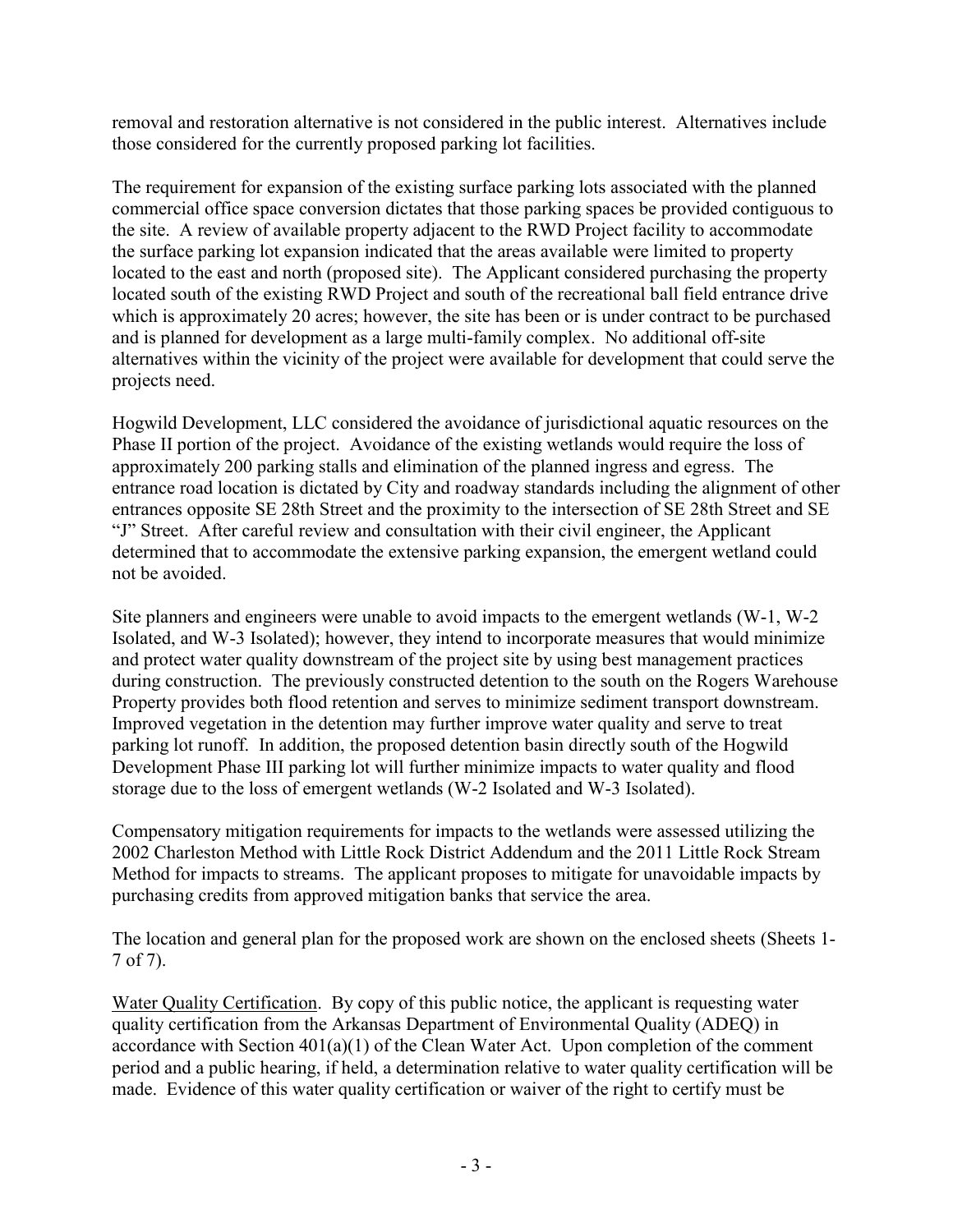submitted prior to the issuance of a Corps of Engineers permit.

Cultural Resources. A Corps staff archeologist will review topographic maps, the National Register of Historic Places, and other data on reported sites in the area. The District Engineer invites responses to this public notice from Native American Nations or tribal governments; Federal, State, and local agencies; historical and archeological societies; and other parties likely to have knowledge of or concerns with historic properties in the area.

Endangered Species. Our preliminary determination is that the proposed activity will not affect listed Endangered Species or their critical habitat. A copy of this notice is being furnished to the U.S. Fish and Wildlife Service and appropriate state agencies and constitutes a request to those agencies for information on whether any listed or proposed-to-be-listed endangered or threatened species may be present in the area which would be affected by the proposed activity.

Floodplain. We are providing copies of this notice to appropriate floodplain officials in accordance with 44 Code of Federal Regulations (CFR) Part 60 (Floodplain Management Regulations Criteria for Land Management and Use) and Executive Order 11988 on Floodplain Management.

Section 404(b)(1) Guidelines. The evaluation of activities to be authorized under this permit, which involves the discharge of dredged or fill material will include application of guidelines promulgated by the Administrator, Environmental Protection Agency, under authority of Section 404(b) of the Clean Water Act. These guidelines are contained in 40 Code of Federal CFR 230.

Public Involvement. Any interested party is invited to submit to the above-listed POC written comments or objections relative to the proposed work on or before **September 30, 2019**. Substantive comments, both favorable and unfavorable, will be accepted and made a part of the record and will receive full consideration in determining whether this work would be in the public interest. The decision whether to issue a permit will be based on an evaluation of the probable impact including cumulative impacts of the proposed activity on the public interest. That decision will reflect the national concern for both protection and utilization of important resources. The benefit, which reasonably may be expected to accrue from the proposal, must be balanced against its reasonably foreseeable detriments. All factors which may be relevant to the proposal will be considered including the cumulative effects thereof; among those are conservation, economics, aesthetics, general environmental concerns, wetlands, historic properties, fish and wildlife values, flood hazards, floodplain values, land use, navigation, shoreline erosion and accretion, recreation, water supply and conservation, water quality, energy needs, safety, food and fiber production, mineral needs, considerations of property ownership and, in general, the needs and welfare of the people.

The Corps of Engineers is soliciting comments from the public; Federal, state, and local agencies and officials; Indian Tribes; and other interested parties in order to consider and evaluate the impacts of this proposed activity. Any comments received will be considered by the Corps of Engineers to determine whether to issue, modify, condition or deny a permit for this proposal. To make this decision, comments are used to assess impacts on endangered species, historic properties, water quality, general environmental effects, and the other public interest factors